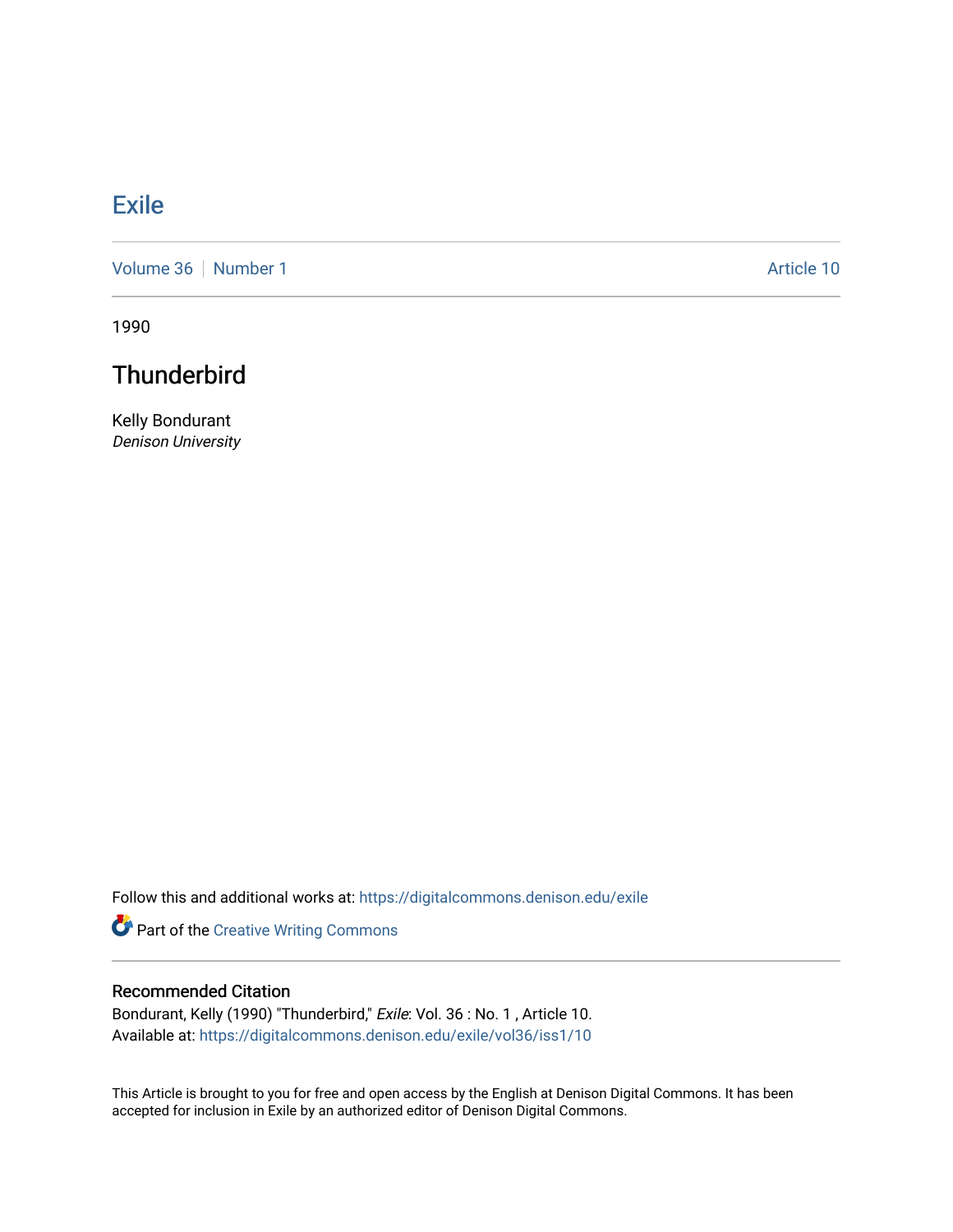## **Thunderbird**

Black granite, ash, warped pews, overgrowth so dense it takes hours to hack through, a tarnished brass cross slanting the thin streamlets of sun, and one turquoise egg half-shaded by a limb. The pastor who left parish 11 for New Staunton, left his robes too. I come here alone, unnerved the way I came years before to run sideby-side setters and pointers. They were the first closed under good bird cover.

Six miles of oak loom, thickened, curling like paint on walls where dim-wit yokels plead, half starved near drying fields with something to consider and plenty to hate. One contractor sits children on his right knee, a gesture like an earthquake. Soil caulks their nails. I am one of few who hiked uphill through gullies of vine to pull back his tracks, scared to death.

Now only hunters find the stained glass if they're lucky, if birds have coveyed and dogs go on point, if light hits the grove just right. This time there's no secret being kept. The pews are riddled with shot:  $7 \frac{1}{2}$ 's, 8's, 9's, a slug or two. My grandfather hoarsed-up when he told the story. His father, the leader, bought by Virginia power, needing his family more than the land. On this hill crest I think of all the sweat poured over the ascent in barrow and cinder block. I stare through the looped honeysuckle circling the bell tower and catch a stuttered glimpse of faces hardened like troops on leave, women wearing frocks, black as famine potatoes.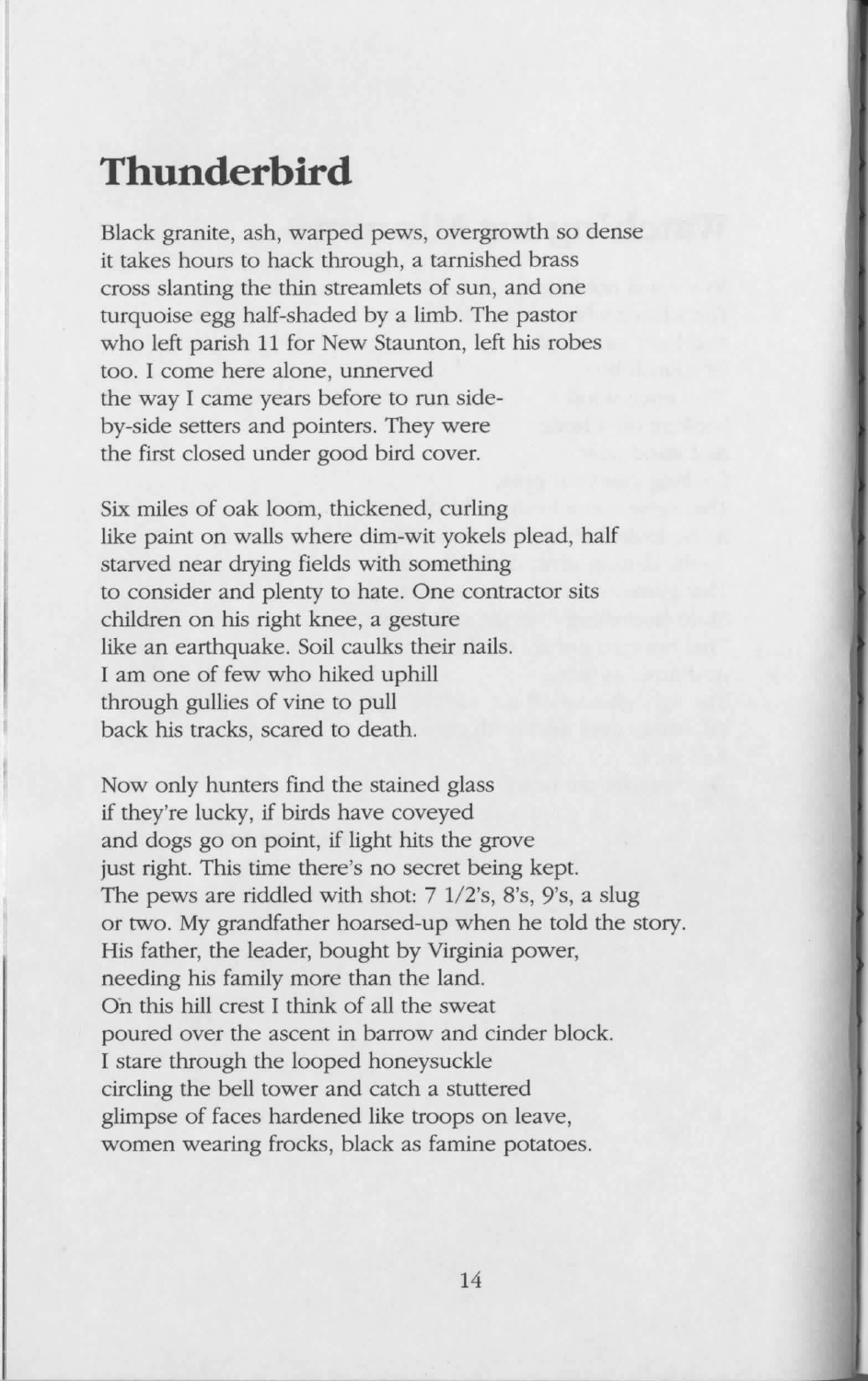stirring into the conscience of this shrouded wayside, I feel the alter start to tremble and I prod my memory to bury a boy killed near Spotsylvania, a farmer straining alcohol from tubing out a still. Where I stand in this darkened, hateful home will not leave me. The echo of bells I hear more like coon hounds at bay, runned scared and lost with scent.

Father, you and I bore barrels flush in late November hollows, swapping tales mothers should never hear, fumbling for shells in briars we named by each rigid point. You never stopped here? I've been sitting in the pews thinking about us a long time, long enough to see weathered stones pushed awkward against a rooted birch. The dates our family owns.

I keep promising I'll forget, I'll leave them, this chapel yard, and get on with my life. A year ago a man with sanitarium eyes stumbled across these broken floorboards and sang from a hymnal and pulled out a bottle of Thunderbird and nobody gave a damn because nobody heard a thing from that podium or even listed to find out what was sung: old verses, "Onward Christian Soldiers" above the strip-mine clangor of drills.